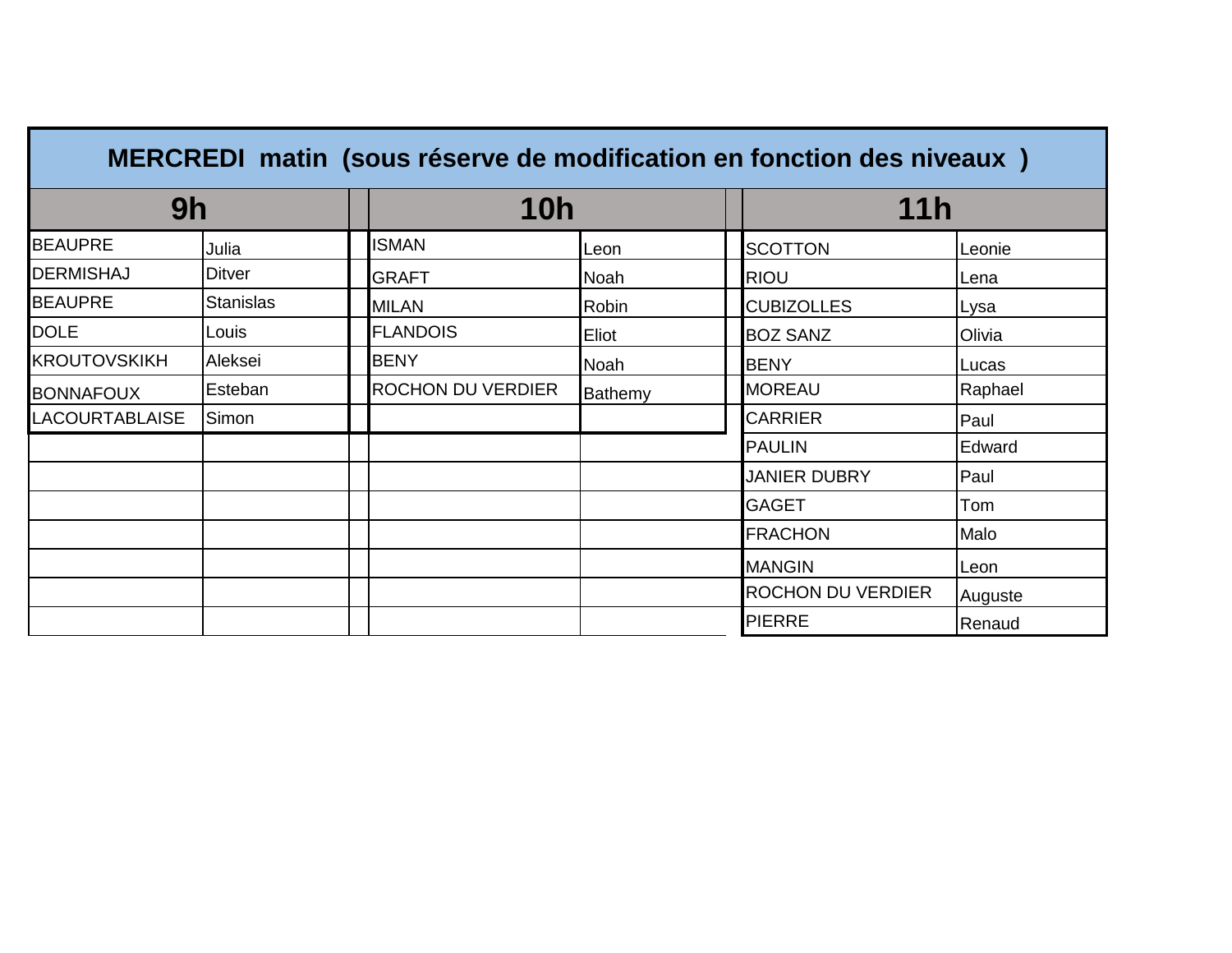| MERCREDI après-midi (sous réserve de modification en fonction des niveaux) |               |                     |                |                          |                 |  |  |
|----------------------------------------------------------------------------|---------------|---------------------|----------------|--------------------------|-----------------|--|--|
| 14h30                                                                      |               |                     | 15h30          |                          | 16h30           |  |  |
| <b>AUTRIC</b>                                                              | Charlotte     | DESBIEZ             | <b>LEANDRE</b> | <b>TOROSIAN GASPARD</b>  | Gaspard         |  |  |
| <b>PERRIN</b>                                                              | <b>SIMON</b>  | <b>PERRIN</b>       | Paul           | <b>MULLER</b>            | Antonin         |  |  |
| <b>DESREUX</b>                                                             | Viollette     | HEURTIER            | Arsene         | <b>HERMAN DUREPAIRE</b>  | Samuel          |  |  |
| <b>PETIT</b>                                                               | Celeste       | <b>UNTERSTEINER</b> | Rose           | <b>CLUZEL</b>            | Pacome          |  |  |
| <b>PETIT</b>                                                               | Garence       | <b>BOUVERANS</b>    | Agathe         | <b>STEIN</b>             | Nathanel        |  |  |
| <b>VAUTRIN</b>                                                             | Antoine       | <b>BLOUVAC</b>      | <b>LOUIS</b>   |                          |                 |  |  |
| <b>HERMAN DUREPAIRE</b> Siloe                                              |               |                     |                |                          |                 |  |  |
| 14h30                                                                      |               | 15h30               |                | 16h45                    |                 |  |  |
| <b>DUHAMEL</b>                                                             | LOUIS         | <b>DEFACHE</b>      | Mathis         | <b>MAHNES</b>            | Louis           |  |  |
|                                                                            |               |                     |                |                          |                 |  |  |
| <b>RENAUX</b>                                                              | Gaspard       | RENAUX              | Augustin       | <b>LUY TRESSALET</b>     | Alexandre       |  |  |
| <b>BRIGGS</b>                                                              | Ben           | SCHUYLEMAN          | Paul           | <b>MARTIN</b>            | Timeo           |  |  |
| <b>MAZIERE</b>                                                             | Solenne       | <b>ENDERLE</b>      | Robin          | <b>LACAS</b>             | <b>ETHAN</b>    |  |  |
|                                                                            |               | <b>BRIGGS</b>       | Ben            | <b>SCOTTON</b>           | Arthur          |  |  |
|                                                                            |               |                     |                | <b>VIGUIER</b>           | Noah            |  |  |
|                                                                            |               |                     |                |                          |                 |  |  |
| 15h                                                                        |               |                     | <b>16h</b>     |                          | 17h30           |  |  |
| <b>DELETRAZ</b>                                                            | Jean          | <b>CLEMARON</b>     | Merlin         | <b>BRIENNON CORCIONE</b> | <b>THOMAS</b>   |  |  |
| <b>RENAUX</b>                                                              | Baptiste      | <b>SMOLDERS</b>     | <b>Basil</b>   | TREBIGNAUD               | Jospeh          |  |  |
| <b>BLOUVAC</b>                                                             | Maxime        | <b>PIEMONTE</b>     | Flavio         | <b>BRUNEAU</b>           | <b>Noe</b>      |  |  |
| <b>DEFACHE</b>                                                             | Lea           | <b>DEBARBIEUX</b>   | <b>FELIX</b>   | <b>MASCLET</b>           | <b>Baptiste</b> |  |  |
| <b>BRETAGNE</b>                                                            | Gerault       | <b>BOTTOLIER</b>    | Oscar          | Chavoix                  | Jean            |  |  |
|                                                                            |               |                     |                | <b>SCOTTON</b>           | Arthur          |  |  |
| 15h                                                                        |               |                     | <b>16h</b>     | Duhamel                  | Malo            |  |  |
| <b>STEIN</b>                                                               | Eloan         | MULLER              | <b>ARMAND</b>  |                          |                 |  |  |
| <b>AUTRIC</b>                                                              | Adam          | <b>PIPELIC</b>      | Noam           |                          |                 |  |  |
| <b>RENAUD</b>                                                              | Theodore      | <b>DJADER</b>       | Mohamed        |                          |                 |  |  |
| <b>DESREUX</b>                                                             | Jeanne cheval | <b>BRETAGNE</b>     | Romée          |                          |                 |  |  |
| <b>TRAMMA</b>                                                              | Eva           |                     |                |                          |                 |  |  |
|                                                                            |               |                     |                |                          |                 |  |  |
| 14h30                                                                      |               | 15h30               |                | 16h45                    |                 |  |  |
| <b>DUHAMEL</b>                                                             | <b>LOUIS</b>  | DEFACHE             | Mathis         | <b>MAHNES</b>            | Louis           |  |  |
| <b>RENAUX</b>                                                              | Gaspard       | <b>RENAUX</b>       | Augustin       | LUY TRESSALET            | Alexandre       |  |  |
| <b>BRIGGS</b>                                                              | Ben           | <b>SCHUYLEMAN</b>   | Paul           | <b>MARTIN</b>            | Timeo           |  |  |
| <b>MAZIERE</b>                                                             | Solenne       | <b>ENDERLE</b>      | Robin          | <b>LACAS</b>             | <b>ETHAN</b>    |  |  |
|                                                                            |               | <b>BRIGGS</b>       | Ben            | <b>SCOTTON</b>           | Arthur          |  |  |
|                                                                            |               |                     |                | <b>VIGUIER</b>           | Noah            |  |  |